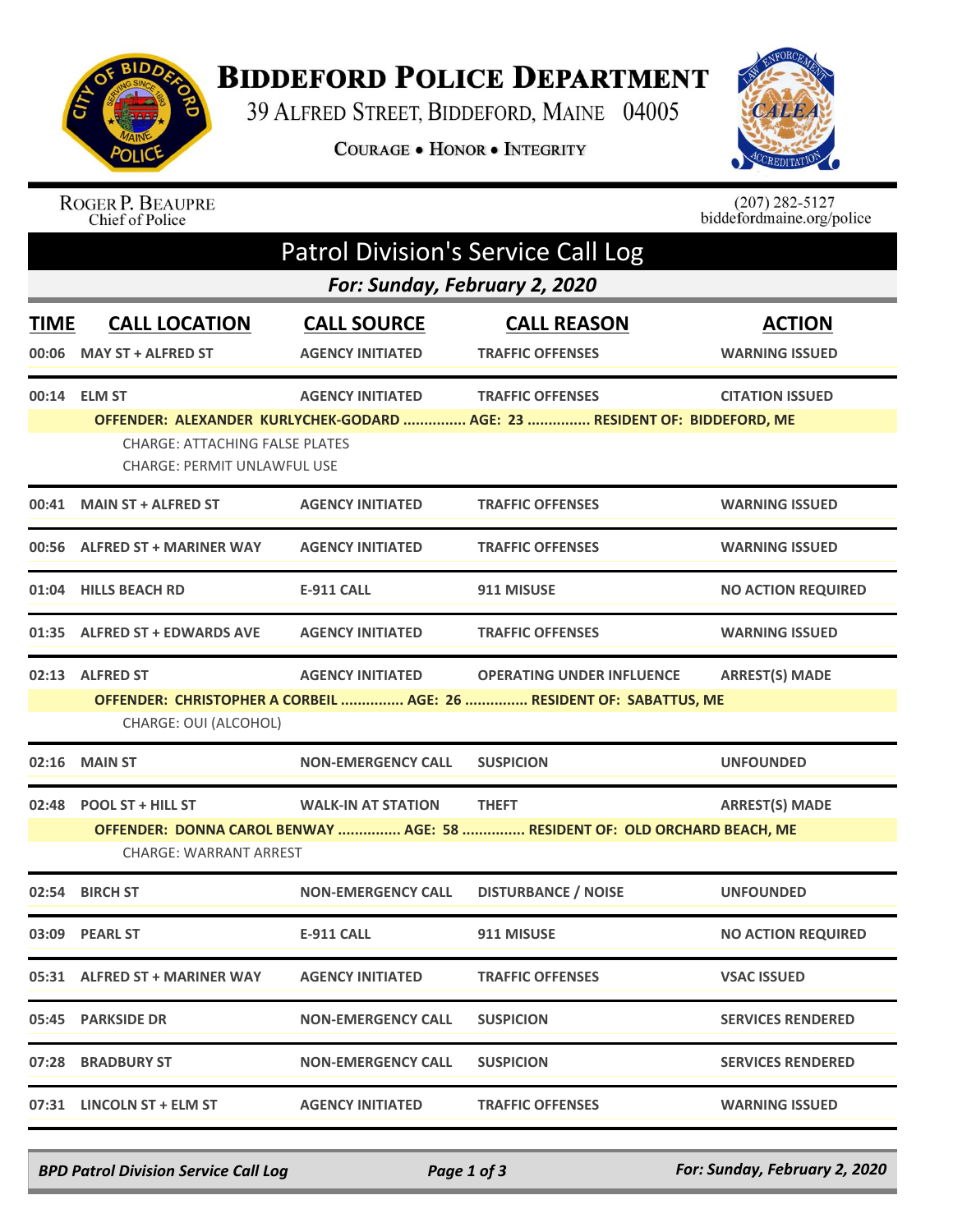| <b>TIME</b> | <b>CALL LOCATION</b><br>08:20 GOOCH ST | <b>CALL SOURCE</b><br><b>AGENCY INITIATED</b>                  | <b>CALL REASON</b><br><b>TRAFFIC OFFENSES</b>                      | <b>ACTION</b><br><b>WARNING ISSUED</b> |
|-------------|----------------------------------------|----------------------------------------------------------------|--------------------------------------------------------------------|----------------------------------------|
|             |                                        |                                                                |                                                                    |                                        |
|             | 08:58 POOL ST + KRISTEL LN             | <b>AGENCY INITIATED</b>                                        | <b>TRAFFIC OFFENSES</b>                                            | <b>WARNING ISSUED</b>                  |
|             | 09:02 VICTORY AVE                      | <b>NON-EMERGENCY CALL</b>                                      | <b>WATER MAIN BREAK</b>                                            | <b>SERVICES RENDERED</b>               |
|             | 09:02 WEST ST                          | <b>NON-EMERGENCY CALL</b>                                      | <b>CRIMINAL MISCHIEF</b>                                           | <b>REPORT TAKEN</b>                    |
|             | 09:07 POOL ST + MARIAL AVE             | <b>AGENCY INITIATED</b>                                        | <b>TRAFFIC OFFENSES</b>                                            | <b>WARNING ISSUED</b>                  |
|             | 09:15 POOL ST + SIMARD AVE             | <b>AGENCY INITIATED</b>                                        | <b>TRAFFIC OFFENSES</b>                                            | <b>WARNING ISSUED</b>                  |
|             | 09:17 SOUTH ST                         | <b>NON-EMERGENCY CALL</b>                                      | <b>DISTURBANCE / NOISE</b>                                         | <b>SERVICES RENDERED</b>               |
|             | 09:25 POOL ST                          | <b>AGENCY INITIATED</b>                                        | <b>TRAFFIC OFFENSES</b>                                            | <b>WARNING ISSUED</b>                  |
|             | 09:33 POOL ST + HIDDEN FARM RD         | <b>AGENCY INITIATED</b>                                        | <b>TRAFFIC OFFENSES</b>                                            | <b>WARNING ISSUED</b>                  |
|             | 09:46 ELM ST                           | <b>NON-EMERGENCY CALL</b>                                      | <b>CRIMINAL MISCHIEF</b>                                           | <b>REPORT TAKEN</b>                    |
|             | 10:11 ALFRED ST                        | <b>NON-EMERGENCY CALL</b>                                      | <b>COURT ORDERED CHECK IN</b>                                      | <b>SERVICES RENDERED</b>               |
|             | 10:35 BOULDER WAY                      | <b>NON-EMERGENCY CALL</b>                                      | <b>SHOPLIFTING</b>                                                 | <b>CITATION ISSUED</b>                 |
|             |                                        | CHARGE: THEFT BY UNAUTHORIZED TAKING OR TRANSFER - SHOPLIFTING | OFFENDER: CRYSTAL ANN BOUCHER  AGE: 33  RESIDENT OF: BIDDEFORD, ME |                                        |
|             | 11:35 PLYMOUTH DR                      | <b>WALK-IN AT STATION</b>                                      | <b>BURGLARY OF A MOTOR VEHICLE</b>                                 | <b>REPORT TAKEN</b>                    |
|             |                                        |                                                                |                                                                    |                                        |
|             | 12:01 ALFRED ST                        | <b>NON-EMERGENCY CALL</b>                                      | <b>COURT ORDERED CHECK IN</b>                                      | <b>SERVICES RENDERED</b>               |
|             | 12:09 ROMEO LN                         | <b>NON-EMERGENCY CALL</b>                                      | <b>CHECK WELFARE</b>                                               | <b>SERVICES RENDERED</b>               |
|             | 13:25 GUINEA RD                        | <b>NON-EMERGENCY CALL</b>                                      | <b>ANIMAL COMPLAINT</b>                                            | <b>SERVICES RENDERED</b>               |
|             | 14:45 UNION ST                         | E-911 CALL                                                     | <b>CRIMINAL MISCHIEF</b>                                           | <b>REPORT TAKEN</b>                    |
|             | 15:49 ELM ST                           | <b>AGENCY INITIATED</b>                                        | <b>TRAFFIC OFFENSES</b>                                            | <b>VSAC ISSUED</b>                     |
|             | 16:44 HILLS BEACH RD + POOL ST         | <b>AGENCY INITIATED</b>                                        | <b>TRAFFIC OFFENSES</b>                                            | <b>WARNING ISSUED</b>                  |
|             | 17:02 ALFRED ST                        | <b>NON-EMERGENCY CALL</b>                                      | <b>ALL OTHER</b>                                                   | <b>SERVICES RENDERED</b>               |
|             | 17:24 FOREST ST + ELM ST               | <b>AGENCY INITIATED</b>                                        | <b>TRAFFIC OFFENSES</b>                                            | <b>WARNING ISSUED</b>                  |
|             | 17:36 ELM ST                           | <b>NON-EMERGENCY CALL</b>                                      | <b>CRIMINAL MISCHIEF</b>                                           | <b>REPORT TAKEN</b>                    |
|             | <b>18:42 PIKE ST</b>                   | E-911 CALL                                                     | <b>DISTURBANCE / NOISE</b>                                         | <b>UNFOUNDED</b>                       |
|             | 19:21 POOL ST                          | <b>NON-EMERGENCY CALL</b>                                      | <b>ALL OTHER</b>                                                   | <b>SERVICES RENDERED</b>               |

*BPD Patrol Division Service Call Log Page 2 of 3 For: Sunday, February 2, 2020*